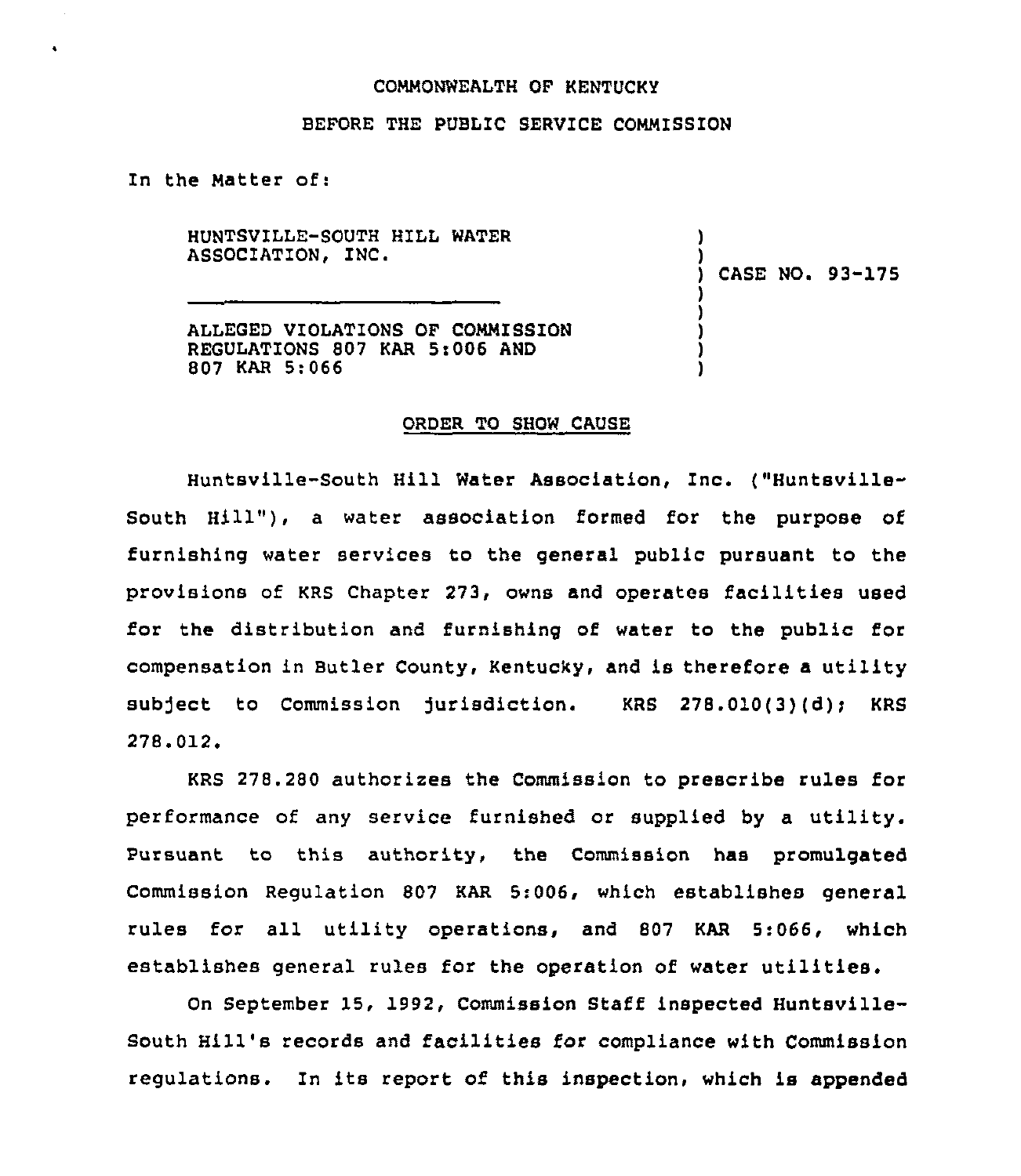hereto, Commission Staff listed three instances where the utility failed to comply with Commission regulations.

Having reviewed the report of this inspection and being otherwise sufficiently advised, the Commission finds that a prima facie showing has been made that Huntsville-South Hill is in violation of Commission Regulations 807 KAR 5:006 and 807 KAR 5:066.

The Commission, on its own motion, HEREBY ORDERS thati

1. Huntsville-South Hill shall appear before the Commission on July 22, 1993, at 1:30 p.m., Eastern Daylight Time, in Hearing Room 1 of the Commission's offices at 730 Schenkel Lane, Frankfort, Kentucky, for the purpose of presenting evidence concerning the alleged violations of Commission Regulations 807 KAR 5i 006 and 807 KAR 5:066, and of showing cause why it should not be subject to the penalties prescribed in KRS 278.990(1) for these alleged violations.

2. Huntsville-South Hill shall submit to the Commission, within 20 days of the date of this Order, a written response to the allegations contained herein and to the contents of the Inspection Report.

3. The Utility Inspection Report of September 18, 1992, which is appended hereto, is made part of the record of this proceeding.

4. Any motion requesting an informal conference with Commission Staff to consider the simplification of issues or any other matters which may aid in the handling or disposition of this

 $-2-$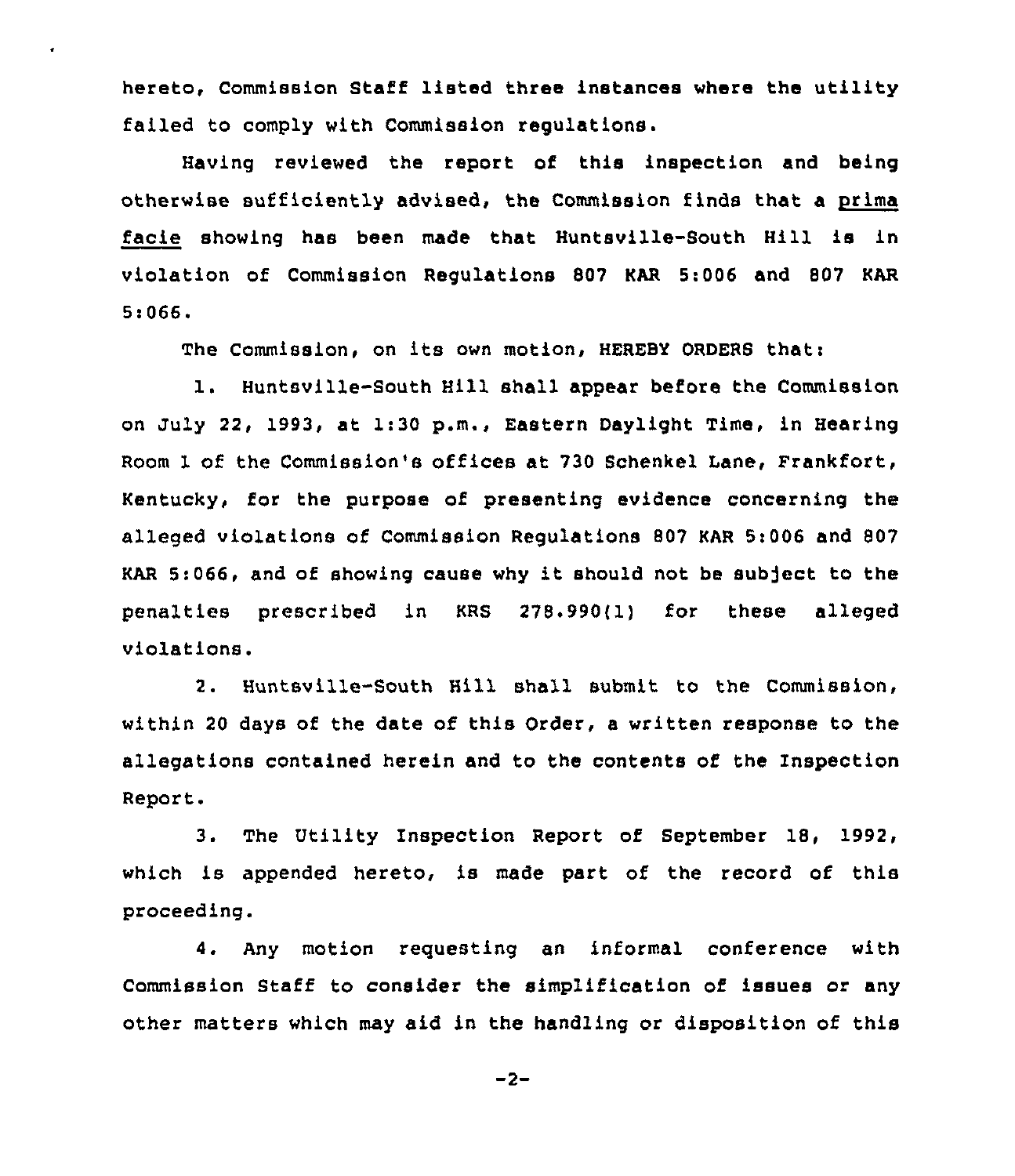proceeding shall be filed with the Commission no later than 20 days from the date of this Order.

Done at Frankfort, Kentucky, this lith day of May, 1993.

PUBLIC SERVICE COMMISSION

ما پپ  $\overline{c}$ man

Mug  $\sqrt{1}$   $\sigma$ Chairman

ATTEST:  $100 -$ 

Executive Director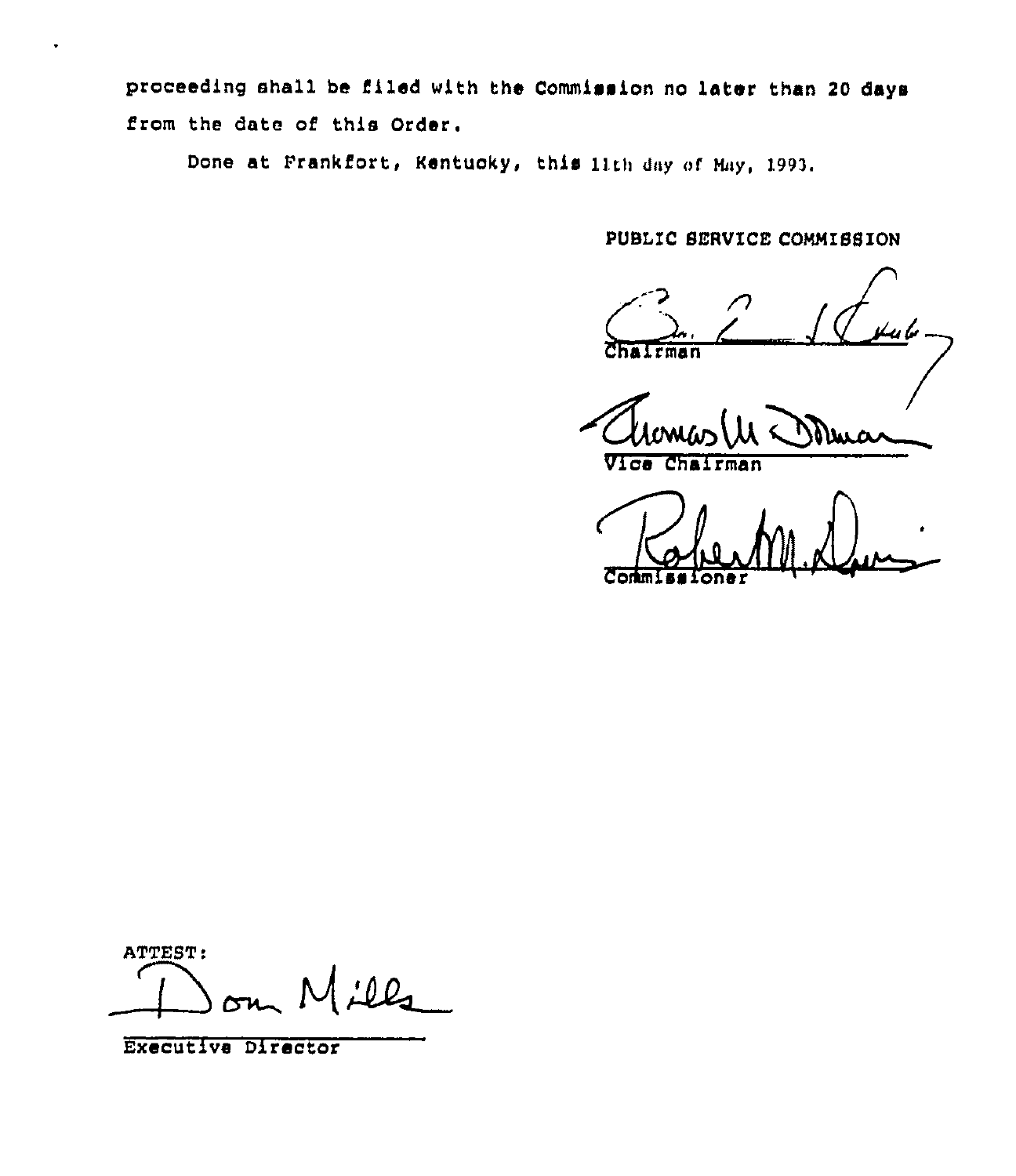# APPENDIX TO AN ORDER OF THE KENTUCKY PUBLIC SERVICE COMMISSION IN CASE NO, 93-175 OATEO Mny ) ), <sup>1993</sup>

Commonwealth of Kentucky Public Service Commission

 $\mathbf{r}$ 

### UTIIITy INSPECTION REPORT

## Huntsville-South Hill Nater System, Inc. Huntsville, Kentucky

utility operations, utility maintenance, utility management and their effect on utility services are a primary concern of the Commission and this Division. Our ongoing inspection program is an expression of this concern. During each inspection, I am stressing: (1) the importance of periodic testing of customers' meters, (2) the importance of accounting for all water purchased and/or produced, (3) the need for surveillance of system operations and (4) the significance of good operating records.

The sub)ect inspection was made September 15, 1992. The utility consists of a distribution system operating in Butler County, Kentucky. It has approximately 198 customers on its system. The utility representative providing information and assistance during this inspection was Rollie Porter of the Association.

The Association's facility operations and its office procedures were reviewed for compliance with the Kentucky Revised Statutes (KRS 278) and the Public Service Commission Regulations (807 KAR).

The following deficiencies were noted:

1. The utility is not filing the periodic ("Ouarterly") meter report with the Commission as reguired in accordance with S07 KAR 5:006, Section 3(2).